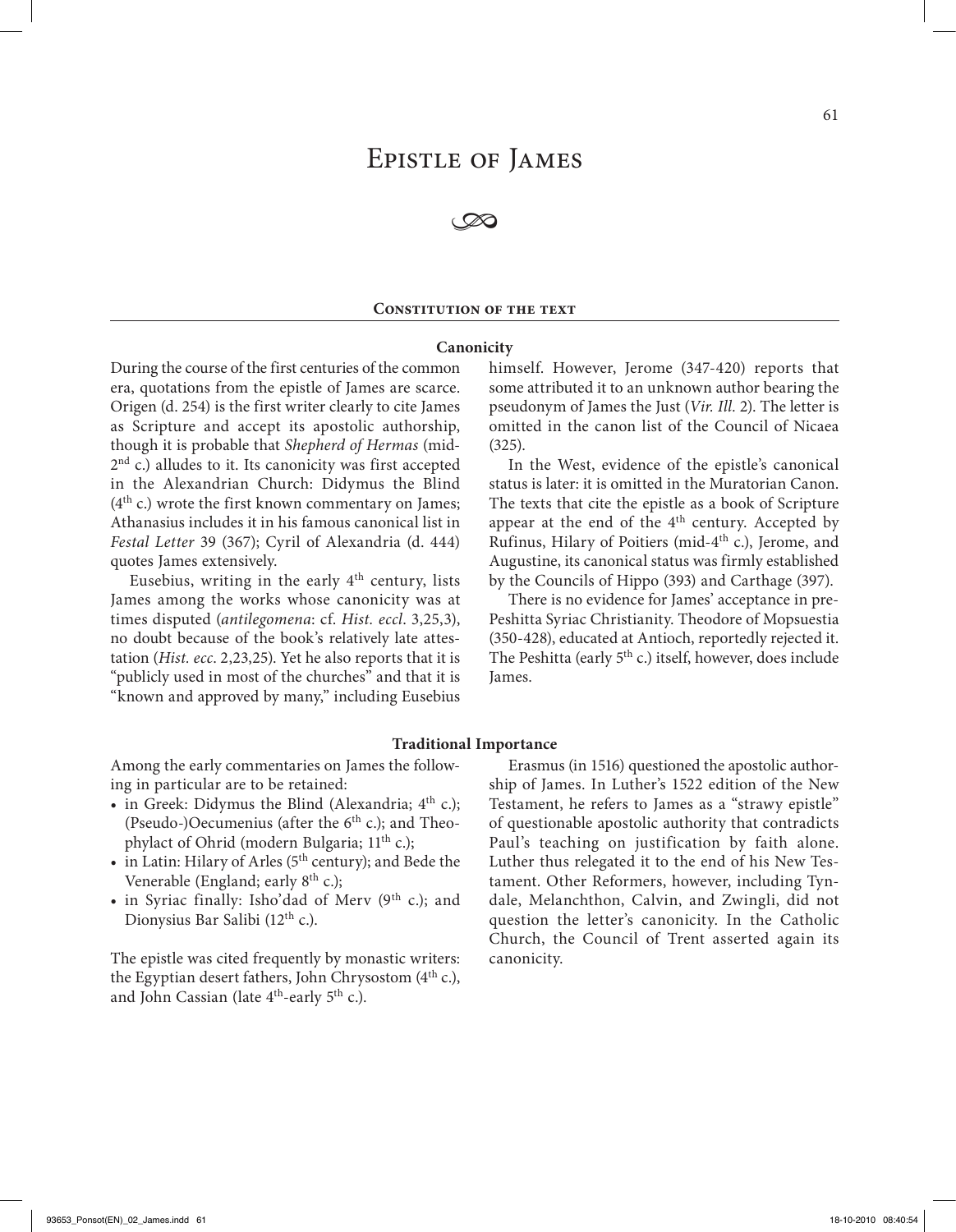# **Literary Genre**

James is possibly a redaction of originally oral discourses of James the Just.

The opening salutation (1:1) signals the epistolary genre, although the work lacks closing salutations. With its address to the "twelve tribes in the Dispersion," the work is clearly intended as a circulatory letter for a broad range of readers.

# **General Plan of the Book**

Beyond the epistolary introduction, an overall structure of the work is not obvious. Certain themes, however, do emerge consistently: exhortations to bear suffering and testing with patience and humility, concern for the rights and dignity of the poor (and a concomitant criticism of the arrogance of the wealthy), a concern with honest and integral speech, the value of faithful prayer, the conflict between the "earthly" and the "heavenly" realms, and an overriding concern for wholeness and integrity, both within the individual and within the community.

This concern for wholeness is obvious at the level of James' word choices: the adjective *teleios* ("perfect, whole") is found in Jas 1:4,17.25; 3:2 (a cognate noun and verbs in 1:15; 2:8,22; 5:11); the word *holos* (whole)

occurs in 2:10; 3:2.6, (*holoklêros* in 1:4). James warns against the evils of division within one's self: a person should not be double-minded (1:8, 4:8) or be doubtful in prayer (1:6); the tongue should not both bless the Lord and curse humans (3:9-12). A person's action should be consistent with his faith (2:14–26). The ultimate source of this integrity and wholeness is God, who is one (2:19; 4:12).

Divisions in the community arise precisely out of divisions in the self (4:1); church members should thus not judge one another or make distinctions (2:1–4; 4:11). The integral, whole body of the individual (healthy both physically and spiritually) should mirror the integral, whole body of the community.

# **Historical Elements: Literary History**

The consensus among ancient authors identifies the author as James the Just, the "brother of the Lord", and head of the Jerusalem Church (ca. 40-62). The great majority of modern authors also agree that the "James" of the salutation refers ultimately to James the Just: no other "James" in early Christianity had the authority to identify himself solely by name without further identification. Already in ancient times, however, this identification was disputed (as noted by Jerome); both Erasmus and Luther also raised questions.

Major modern positions regarding authorship and date include:

- 1. For some, James is pseudonymous, dating to the late  $1<sup>st</sup>$  or early  $2<sup>nd</sup>$  c. of our era. Major arguments for this position are the good quality of the epistle's Greek and its Hellenistic (rather than Jewish) form and thought-world (both characteristics unlikely to be found in an epistle written by a Galilean relative of the Lord), as well as its late attestation and its perceived reaction against Pauline doctrine in 2:14-26 (both indicating a date later than James the Just).
- 2. For others on the contrary, James the Just is the author. Against the first two arguments above, supporters point out that Hellenistic/Semitic opposition is a false dichotomy for first-century Palestine; James (or perhaps a secretary) might easily have commanded the Hellenistic culture necessary to write the epistle. On the other hand, the epistle's text includes undeniable Semitisms. Finally, even if it is possible to establish that the letter's author has knowledge of the Pauline teaching, this conclusion would require a date only slightly later than the writing and circulation of the epistle to the Galatians.
- 3. Still others believe that texts originating from James the Just were recorded or edited by a secretary shortly after his death.
- 4. Others finally could consider the epistle of James to be an originally Jewish work that was then taken up and enriched with Christian interpolations.

The late attestation of the epistle remains a puzzle for any of these positions: if the letter is considered to be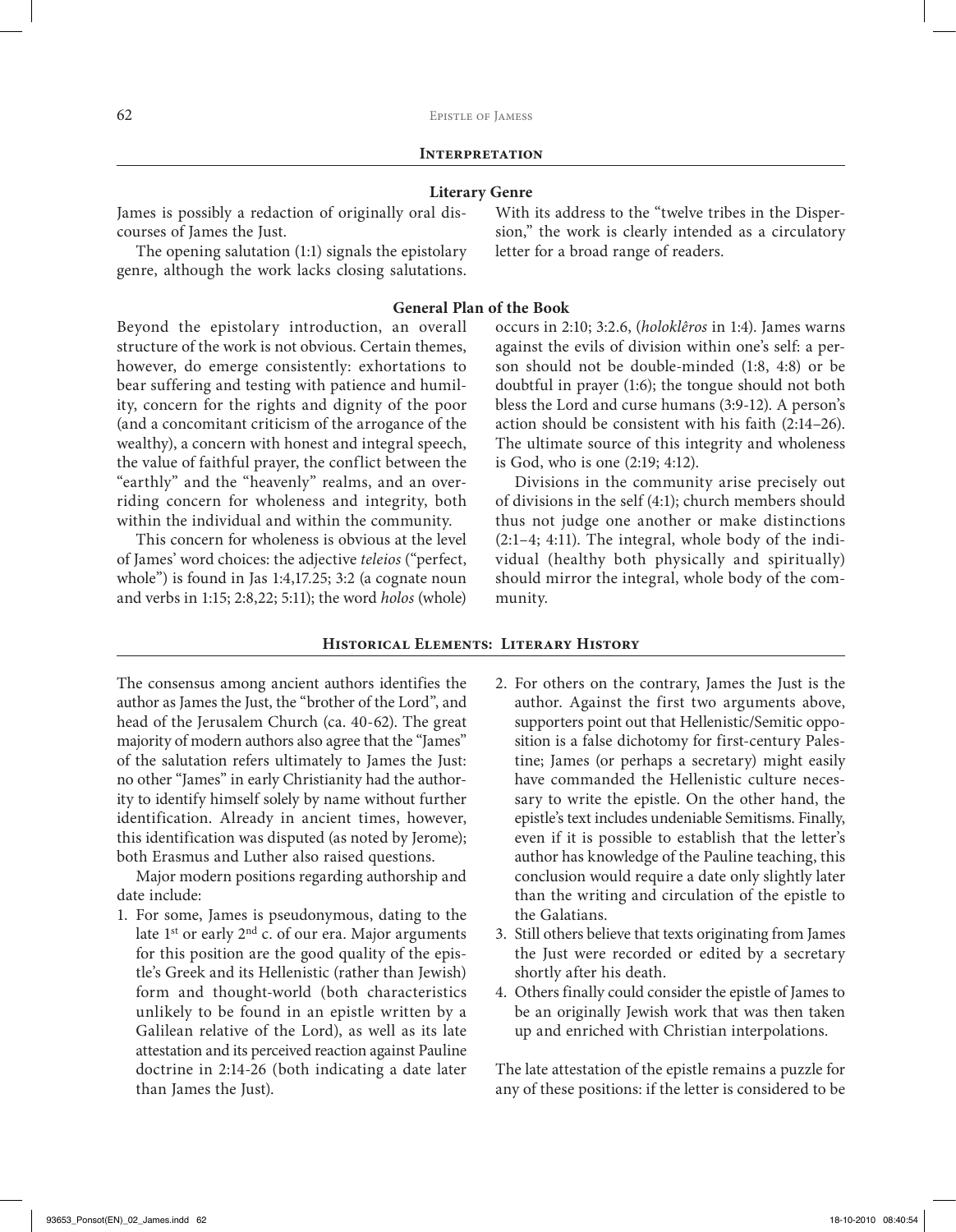a work emanating from the authority of James the Just, its late attestation remains unexplained; if on the contrary, the text is considered to be pseudonymous and late, we do not know how it could have gained acceptance later by the Church as a whole.

Theories regarding the place where the letter was written cover quite a varied range of regions: Egypt,

Rome, and Palestine-Syria. The letter addresses Diaspora Jewish-Christians in general (without necessarily excluding Gentile-Christians). Not only is it addressed to "the twelve tribes in the Dispersion," but it presupposes familiarity with both the Scriptures and certain ethical traditions in the Hellenistic world.

# PRESENTATION OF THE PERICOPE JAS 5:13-18

This passage forms part of the closing exhortations of the letter. It is loosely attached to the preceding exhortation (5:12: "Do not swear", theme of honesty of speech) and to the following passage, which speaks

of the help given to the lost sinner in view of saving him (5:19-20). It also gives a precious insight into the rituals and beliefs of the early Church.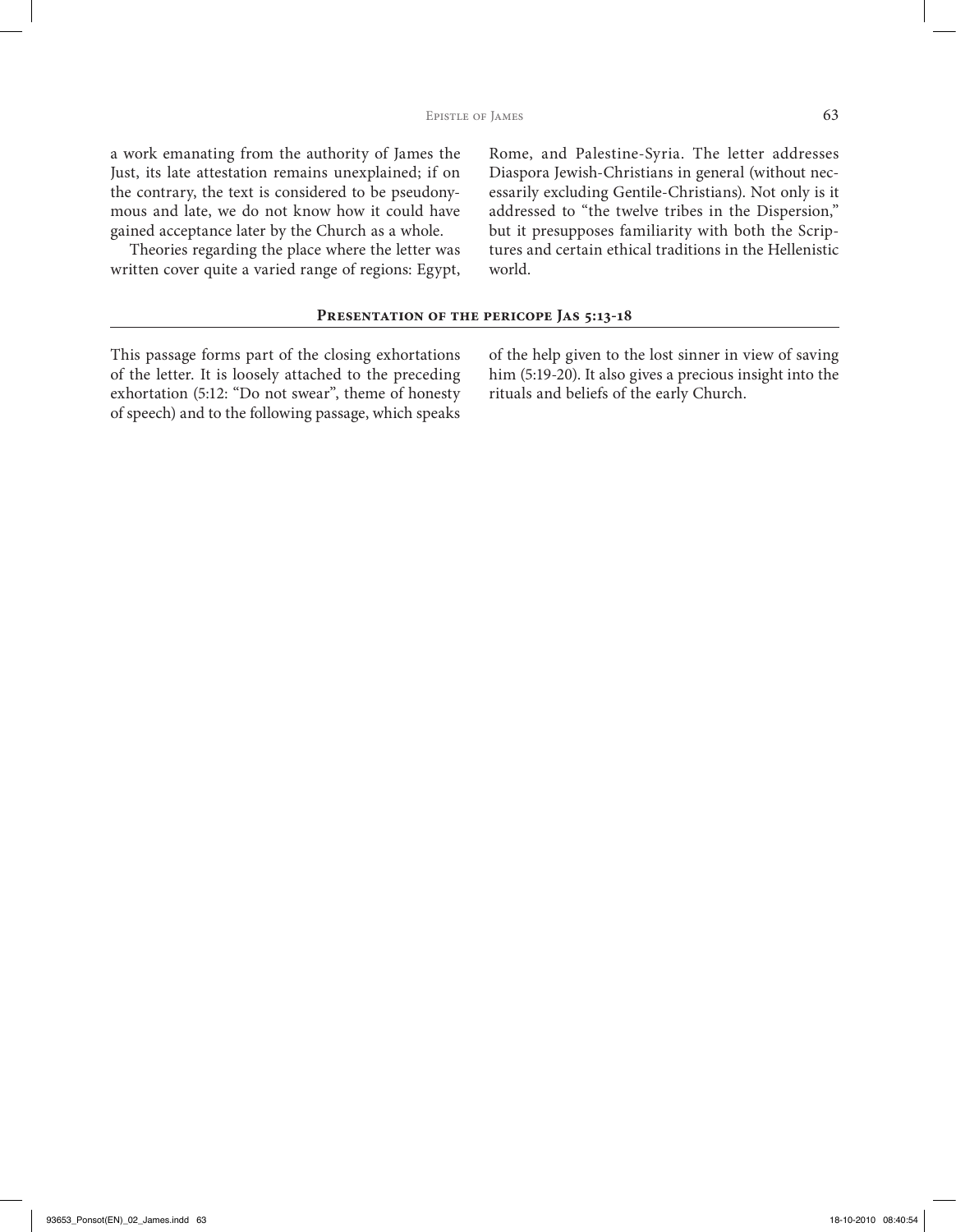#### **Suggestions for Reading**

*Themes:* The passage focuses on prayer \**dev13*-*18*, illustrating the epistle's teaching that a person who prays should ask God in faith, not doubting (1:5-8) and without asking God for something that can lead to our being lost (4:2-3).

*Doctrine:* The passage presents a holistic view of illness and healing: here, these two elements are closely associated: physical illness and "spiritual illness" (sin) on the one hand, and physical healing and forgiveness of sin, on the other, are closely linked. There is also a strong link between understanding the ritual as providing healing (both spiritual and physical) in this life, and understanding the anointing and prayer as preparation for ultimate healing in the resurrection and eternal life. This holistic emphasis reflects the theme of wholeness and integrity found throughout the letter. → *intro*

Catholic tradition has drawn out the meaning of the passage in various ways, primarily through the development of the teaching on the sacrament of the anointing of the sick. The tradition has at various times emphasized the different aspects of James' integral vision: spiritual healing (Origen, Chrysostom, Council of Trent), physical healing (Caesarius, Vatican II's emphasis on a broader understanding of healing), and the eschatological dimension (the traditional emphasis on "last rites" as preparation for eternal life). *\*chr \*lit*

#### **Text**

#### $\sim$  Text  $\sim$

**14:** B; om. "of the" before "anointing"; A; om. "of the": B om. "of the Lord".

#### **• Vocabulary •**

**13 is he serene** the verb *euthumeô (V aequo animo est,* lit. *having an equal mind*, whence *being serene* or *trusting*) refers in koinè Greek to the idea of courage, assurance and interior calm.

**14a sick:** The verb *astheneô* ("being sick") refers generally to physical illness or weakness (e.g., Mt 25:36), in contrast to the broader range of physical, mental, or emotional suffering denoted by the term "suffering" (*kakopatheô*) (V *tristatur: being gloomy, dismal*), used in v. 13. *\*chr \*lit*

**14b Presbyters** A recognizable, official group of Church leaders elsewhere in the NT, (e.g., Acts 14:23; 15:2; Tit 1:5; see especially the same phrase "presbyters of the Church" in Acts 20:17). The *presbuteroi* are ministers of the Church, who have been appointed to this office by the Apostles (Acts 14:23) or their direct successors (Tit 1:5) through the laying on of hands 1Tim 5:22), which confers upon them a special and lasting grace (*to charisma tou Theou ho estin en soi*: 2 Tim 1:6; cf. 1 Tim 4:14). During Christianity's first two centuries, the word *presbuteros* was used as the hyperonym (generic name) of *episkopos.* The term *presbuteros*, which connotes dignity, was used to designate both the local Church ministers and the Apostles (cf. 2 Jn 1; 3 Jn 1; Eusebius *Hist. Eccl.* 3,39, 2-5) or their successors (Eusebius *Hist. Eccl.* 5,20,4-7; 5,24,16f.). *\*theo14b* 

**14c anointing:** The verb for anointing with oil (*aleiphô*) is commonly used for physical healing (Mk 6:13) or as a sign of good health (Mt 6:17) in contrast with *chriô*, the usual Greek term for the ritual anointing of the kings or the prophets in the OT*.\*anc \*bib \*ptes \*jew \*chr*

**<sup>13</sup>** Is anyone among you suffering **<sup>V</sup>***sad*? He should pray.

Is anyone serene

**<sup>S</sup>***cheerful*? He should sing a song of praise. **<sup>14</sup>** Is anyone among you sick?

He should summon

**<sup>V</sup>***bring in* the presbyters of the Church, and they should pray over him, anointing him with oil in the name of the

**<sup>S</sup>***our* Lord.

# $\sim$  Grammar  $\sim$

**13f. The three opening questions** may also be translated as indicatives, e.g., "The one among you who is suffering," or (as S does) as conditional clauses: "If someone among you is suffering."

**14b over him (***ep' auton*). This phrase has the sense of prayers for the sick person said during the anointing. They may include the action of placing hands on the patient. *\*chr*

#### **• Literary Devices •**

**13-18 pray, prayer, plea** *Isotopy of prayer* Every verse in this passage refers to prayer; however, the words used are not simple synonyms. The noun *euchê* (prayer, v. 15) and the corresponding verb *euchomai* (to pray, v. 16) are generic terms. The verb expressing the prayer of petition is *proseuchomai* (v. 13, 14, 17,18) or *proseuchê* (v. 17). More concretely, the noun *deêsis* (v. 16) stands for a supplication or a particular request. As for *psallô* (*to sing a* hymn, v. 13), it applies to prayer in the form of a hymn, in particular in the liturgical context.

**13 suffers / is… serene** *Antithesis* The first two questions establish an antithesis between interior suffering and serenity. V, which translates *kakopathei* with the verb *tristatur* (evoking affliction or discouragement) only makes this antithesis more precise. Far from focusing on a contrast between sadness and cheerfulness, as is often thought, the phrase evokes rather the opposition between interior grief and appeasement, frames of mind that each lead to a different form of prayer.

**13f.** *Rhetorical question* James frequently uses questions, and here the rapid series of three questions and responses (but see: \**gra*) gives the flavor of an oral give-and-take (cf. 3:13 for the same construction).

**14c in the name of the Lord** *Syllepsis***:** this may refer to (1) a specific invocation of the Lord's name (e.g., Acts 10:48), (2) or as here, in an instrumental sense, to the power by which the anointing is done (cf. Mt 7:22; Acts 4:10). *\*chr* 

# **Context**

#### **• Ancient cultures •**

**14c oil:** In ancient Greco-Roman cultures, olive oil was associated with strength, cleanliness, and good health. Athletes rubbed themselves with it in the gymnasia to prepare for exercise (Pliny *Nat*. 15.19) and anointing after bathing was common (e.g., Hippocrates *Acut*. 65). Olive oil was a major export item in the Roman Empire, and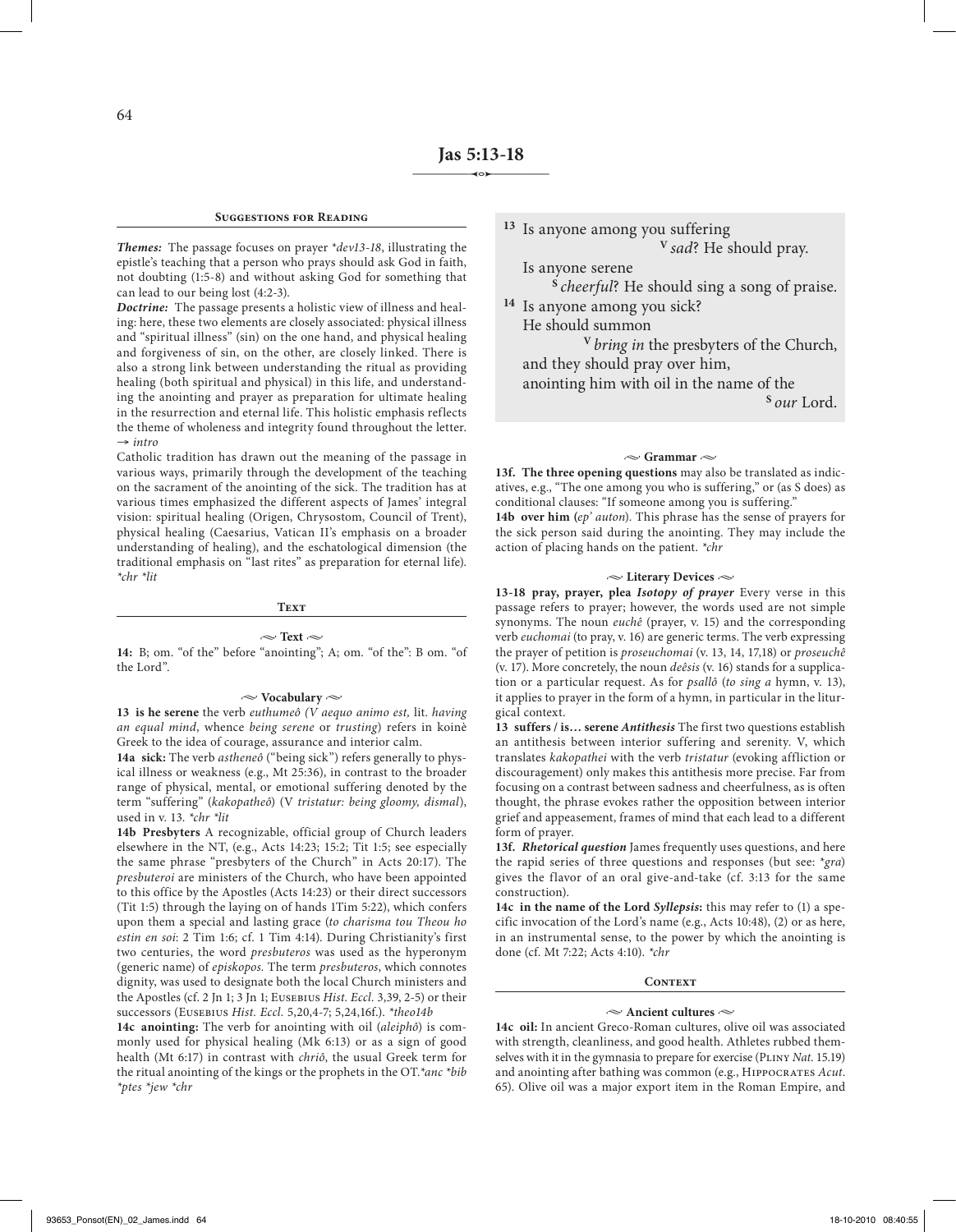**¶13c singing:** Ep 5:19; Col 3:16

**¶14d anointing with oil:** Mk 6:13

was commonly used in daily life for cooking and for illumination in oil lamps. Its medicinal value was specifically recognized (Celsus *Med.* 2,14,4; Seneca *Ep*. 53,5; Pliny *Nat*. 15,19; 23,79). Oil was used in cultic worship (Pausanias *Descr.* 8,42,11; 10,24,6), especially in burial rituals or the honoring of the dead (PLUTARCH *Arist*. 21; Virgil *Aen*. 6,212–234). *\*ptes \*chr \*lit*

#### $\sim$  Ancient Texts  $\sim$

**14c oil** Pliny *Nat.* 15,7–8: "Nature…did not desire us to be sparing in the use of oil, and she has made it universal even among common people."

**14c.15 anointing, saving** Two passages from the *Iliad* echo James' allusions to eschatological salvation:

"Immediately then he [Apollo] lifted up noble Sarpedon out of the range of the missiles, and carrying him far away, bathed him in the streams of the river, and anointed him with ambrosia, and clothed him with immortal raiment, and gave him to swift conveyors, to the twin brothers, Sleep and Death, to bring with them, and they set him down speedily in the rich land of wide Lycia" (*Il*.16,677– 680).

"So he [Achilles] spoke threatening, but no dogs were busy with Hector [i.e., his body], but the daughter of Zeus, Aphrodite, kept dogs from him by day and by night alike, and with oil she anointed him, rose-sweet, ambrosial, so that Achilles might not tear him as he dragged him" (*Il*. 23,184–187).

#### **• Biblical Intertextuality •**

**14b They should pray** *Prayers for healing* 1K 17:20-22; 2K 20:2–6; Sir 38:9,14. The Psalmist often prays for healing: Ps 6:2; 30:2; 41:4. **14c anointing him with oil** The use of olive oil is well attested throughout the Scriptures. It was a general sign of wealth (Ezek 16:13), health (Ps 104:15: "oil to make their faces glow") and happiness (Isa 61:3: the "oil of gladness"; cf. Ps 133:1-2). It was used in everyday cooking (1K 17:12), for lighting in homes (Mt 25:1) and in the Temple (Ex 27:20), and was an essential agricultural product (Deut 11:14). Anointing with oil was associated with cleanliness (Ruth 3:3) and with God's blessing (Ps 23:5): "You prepare a table for me under the eyes of my enemies; you anoint my head with oil; my cup brims over." \**anc \*ptes \*jew \*chr \*lit*

Anointing was also used in specifically ritual contexts: the anointing of a king (e.g., 1Sam 10:1), a priest (Ex 28:41), and a prophet (1K 19:16); it also served for consecrating sacred objects (Gen 28:18; Lev 8:11). In these cultic contexts, however, the verb *chriô* (or "pour upon" *epicheô*) is regularly used, not the *aleiphô* used by James. *\*voc*

**14c anointing him with oil.** *Natural elements combined with supernatural healing.* Other Old Testament passages combine prayers for supernatural healing with a use of natural remedies: The Lord promises to heal Hezekiah in response to his prayers (Isa 38:5), but Isaiah also ordered "a poultice of figs to be taken and applied to the boil, that he might recover" (Isa 38:21). A similar combination is found in the wisdom literature: "My son, when you are ill, delay not, but pray to God, who will heal you…. Then give the doctor his place lest he leave; for you need him too" (Sir 38:9-12).

In his own healings, Jesus occasionally makes use of natural elements: he uses saliva (Mk 7:33; 8:23; Jn 9:6) and often physical touch (Mk 1:41; 3:10; 5:28-31,41; 6:56; Lk 6:19); his disciples employed olive oil in their healings (Mk 6:13) and also employed physical touch (Acts 3:7; 5:15; 19:11-12).

# **• Peritestamental Literature & Jewish Tradition •**

**14c anointing him with oil** The use of olive oil for medicinal purposes was very common among ancient Jews: Isa 1:6 (treating wounds); Philo *Somn*. 2,58 (oil strengthens and firms muscles); Josephus *Ant*. 17,172 (*B.J.* 1,657) (Herod's physicians bathe him in warm oil). Rabbinic traditions also recognize the medicinal properties of oil: anointing painful loins with oil (*m. Šabb*. 14,4); use of a compress made of old wine and oil (*j. Ber.* 1,2). *\*anc \*bib \*chr \*lit*

**14c.15 anointing … save** The link between the anointing ritual and eschatological salvation reflects the Second Temple Jewish connection between anointing with oil and final salvation. Adam, ill because of his sins, will receive a healing anointing (with oil from a tree in Paradise) at the final resurrection (*Apoc. Mos.*, 9,3; 13,2–3; other references to an olive tree in Paradise: 2 *En*. 8,4 [shorter recension]; *Gen. Rab.* 33,6 on Gen 8:10). Enoch's anointing marks his transition from his earthly existence into becoming "like one of the glorious ones" (2 *En*. 22,8–10; cf. 56,2). See also 3 *Bar*. 15 (Greek) (vases of oil as heavenly reward); *Jos. Asen*. 8,5; and 16,16 (anointing with an "ointment of incorruptibility"); *Test. Adam* 1,7. *\*voc \*anc \*chr \*lit \*isl*

#### **Reception**

#### **• Christian Tradition •**

**14b over him** Origen reads "they will place their hands on him" in his quotation of this verse (*Hom. Lev*. 2,4,5). *\*gra*

**14b Presbyters** Polycarp identifies caring for the sick as one of the duties of "presbyters" (*Phil*. 6,1).

**14b Presbyters** *Non-sacramental use of healing oil by the laity* Alongside the proper sacramental anointing by ordained presbyters, lay people also sometimes anointed the sick with consecrated oil. INNOCENT I declares that "in case of emergency, this anointing is permitted not only for priests but even for all Christians" (*Ep. Dec.* 8; cf. Bede *Comm. Jas.* and Caesarius of Arles *Serm*. 13,3: "a sick man should receive the Body and Blood of Christ, humbly and devoutly ask the presbyters for blessed oil, and anoint his body with it" [quotation of Jas 5:14-15 follows]). OUEN (DADO) Vita S. *Elig.* 2,16: "But let the invalid…ask the church faithfully for blessing and oil, with which he might anoint his body in the name of Christ and, according to the apostle, "the prayer of faith will save the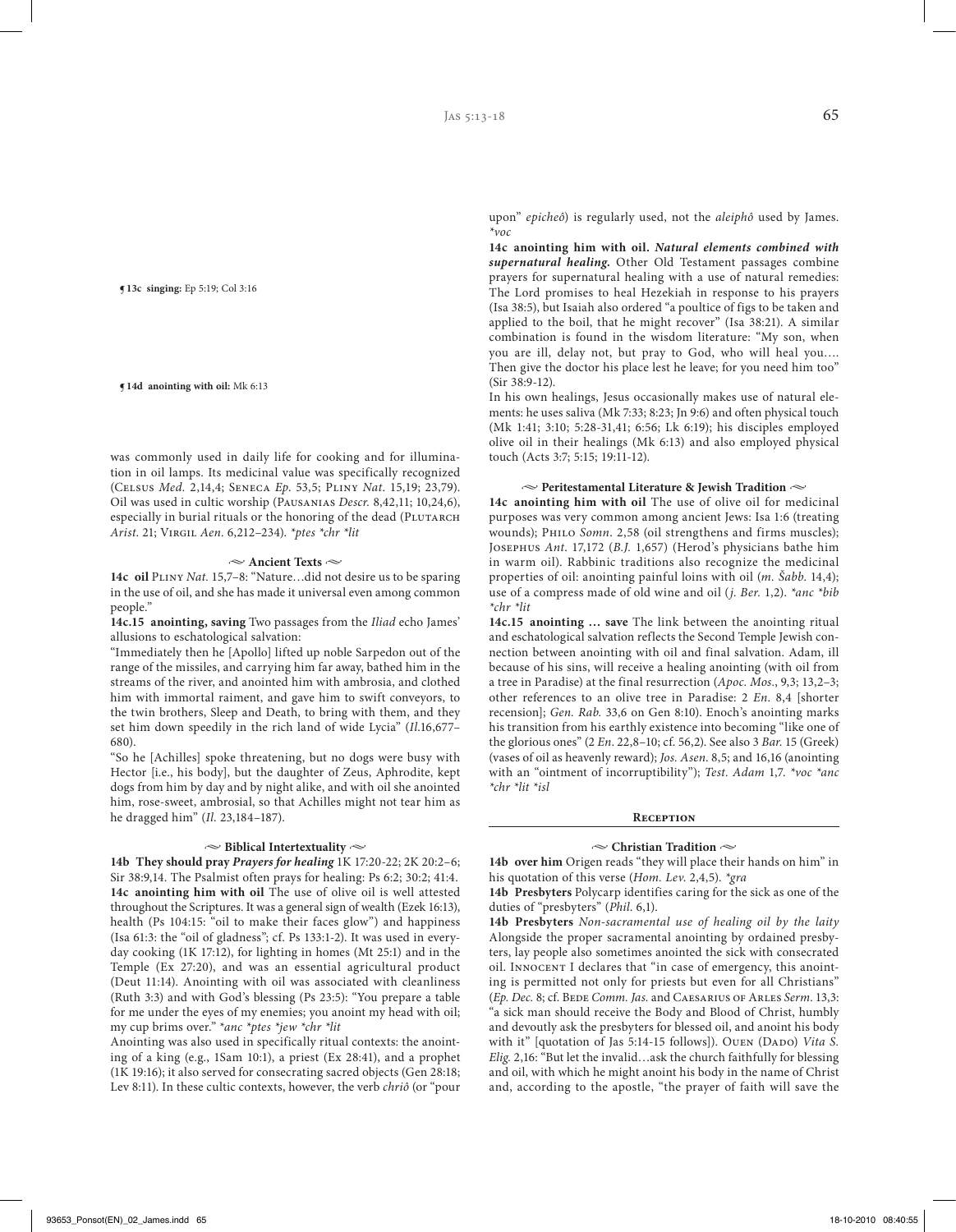infirm and the Lord will relieve him." Healing non-sacramental anointments by holy lay people are attested elsewhere (e.g., PALLAdius *Hist. Laus.* 12). *\*theo14b*

**14c anointing him with oil** Jesus' twelve disciples "anointed many sick people with oil and cured them" (Mk 6:13). Tertullian refers to the healing of a Roman emperor by a Christian: "Even Severus himself, the father of Antonine, was graciously mindful of the Christians; for he sought out the Christian Proclus, surnamed Torpacion, the steward of Euhodias, and in gratitude for his having once cured him by anointing, he kept him in his palace until the day of his death" (*Scap*. 4).

Innocent I *(Ep. Dec. 8)* understood James to refer to "the holy oil of chrism, which has been made by the Bishop." *\*theo14c*

**14c in the name of the Lord** Invocation of the name of the Lord forms a regular part of Christian healing (cf. Acts 3:6; 4:10), exorcism (Mk 9:38; 16:17; Lk 10:17), and baptism (Acts 2:38; 8:16; 10:48, 19:5). BEDE *Comm. Jas*.: "For what he [James] says, 'with oil in the name of the Lord,' means with oil consecrated in the name of the Lord or at least that when they anoint the sick person they ought to invoke the name of the Lord over him at the same time." *\*gra14b \*dev14c*

#### $\sim$  Liturgy  $\sim$

**5,13-20 Use in lectionary** In the Roman lectionary for the Saturday of the seventh week of the year, Jas 5:13-20 is read along with Ps 141:1,2,3,8 and Mk 10:13-16. The inclusion of Jas 5:19-20 emphasizes the responsibility of Church members for one another, and the connection between sin, repentance, and final salvation. Ps 141 (on prayer) and the Markan passage (on Jesus blessing the children) reinforce James' focus on praying to God with a simple trust.

# **14b they should pray over him** *Prayers and anointing*

Many liturgical texts contain prayers for consecrating the oil for baptism and other rituals.

*Before anointing: Sacr. Serap.* 17: "Prayer for Oil of the Sick or for Bread or for Water": "Father of our Lord and Savior Jesus Christ, having all authority and power, the savior of all people, we call upon you and we implore you that healing power of your onlybegotten may be sent out from heaven upon this oil. May it become to those who are anointed (or to those who receive of these your creatures) for a rejection of every disease and every sickness, for an amulet warding off every demon, for a departing of every unclean spirit, for a taking away of every evil spirit, for a driving away of all fever and shiverings and every weakness, for good grace and forgiveness of sins, for a medicine of life and salvation, for health and wholeness of soul, body, spirit, for perfect strength. Master, let every satanic energy, every demon, every plot of the opposing one, every blow, every lash, every pain, or every slap in the face, or shaking, or evil shadow, be afraid of your holy Name, which we have now called upon, and the name of the only-begotten; and let them depart from the inner and the outer parts of these your servants so that the name of Jesus Christ, the one who was crucified and risen for us, who took to himself our diseases and weaknesses, and is coming to judge the living and the dead, may be glorified. For through him (be) to you the glory and the power in the holy Spirit both now and to all the ages of ages. Amen."

*Test. Dom.* 1,24: "Christ… you are the healer of all who are ill and all who suffer. You who gave the gift of healing to those you deemed worthy of this [gift], send the deliverance of your compassion upon this oil which is a type of your richness, that it may deliver those who are diseased, and [that] it may heal the sick and sanctify those who return, as they draw near to your faith."

*Apos. Trad.* 5: "As, sanctifying this oil, you give, God, health to those using and receiving [it], whence you have anointed kings, priests, and prophets, so also may it afford strengthening to all tasting [it] and health to all using it."

*Apos. Con.* 8,29,1–3: "O Lord of hosts, the God of powers, creator of the waters and provider of the oil…the giver of water for drinking and for cleansing, and of oil that cheers [man's] countenance for joy and gladness; do you yourself now, through Christ, sanctify this water and this oil, in the name of him or her that has brought [them], and grant [them] the power to restore health, to drive away diseases, to put demons to flight, to protect the household, [and] to put to flight all snares [of the enemy], through Christ our hope…" *Roman Rite Ritual of Anointing* (revised) 75: "God of all consolation, you chose and sent your Son to heal the world. Graciously listen to our prayer of faith: send the power of your Holy Spirit, the Consoler, into this precious oil, this soothing ointment, this rich gift, this fruit of the earth. Bless this oil [sign of the cross is made] and sanctify it for our use. Make this oil a remedy for all who are anointed with it; heal them in body, in soul, and in spirit, and deliver them from every affliction. We ask this through our Lord Jesus Christ, your Son, who lives and reigns with you and the Holy Spirit, one God, for ever and ever."

Further prayers for blessing of healing oil are in *Can. Hipp.* 3; *Sacr. Gel.* 1.40; the Gregorian *Lib. Sacr.* 269, and in various Orthodox (*euchelaion*), Coptic, and Eastern traditions. *\*chr \*theo*

*During anointing:* The traditional Catholic anointing ritual was accompanied by the prayer, "Through this holy unction, and His most tender mercy, may the Lord pardon you whatever sins you have committed" (cf. Thomas *STh Suppl*. Q. 29 a. 8; Thomas connects the prayer with Jas 5:15). The phrasing of the revised Roman Ritual is more directly based on Jas 5:15: [While anointing the forehead]: "Through this holy anointing may the Lord in his love and mercy help you with the grace of the Holy Spirit." [While anointing the hands]: "May the Lord who frees you from sin save you and raise you up."

*After anointing: Roman Ritual Rite of Anointing* (revised) 77a: "Lord Jesus Christ, our Redeemer, by the grace of your Holy Spirit cure the weakness of your servant N. Heal his / her sickness and forgive his / her sins; expel all afflictions of mind and body; mercifully restore him / her to full health, and enable him / her to resume his / her former duties, for you are Lord for ever and ever.*\*chr*

The Roman rite also provides another prayer to be used *in cases of extreme or terminal illness*: *"extreme unction" Roman Ritual Rite of Anointing* (revised) 77b: "Lord Jesus Christ, you chose to share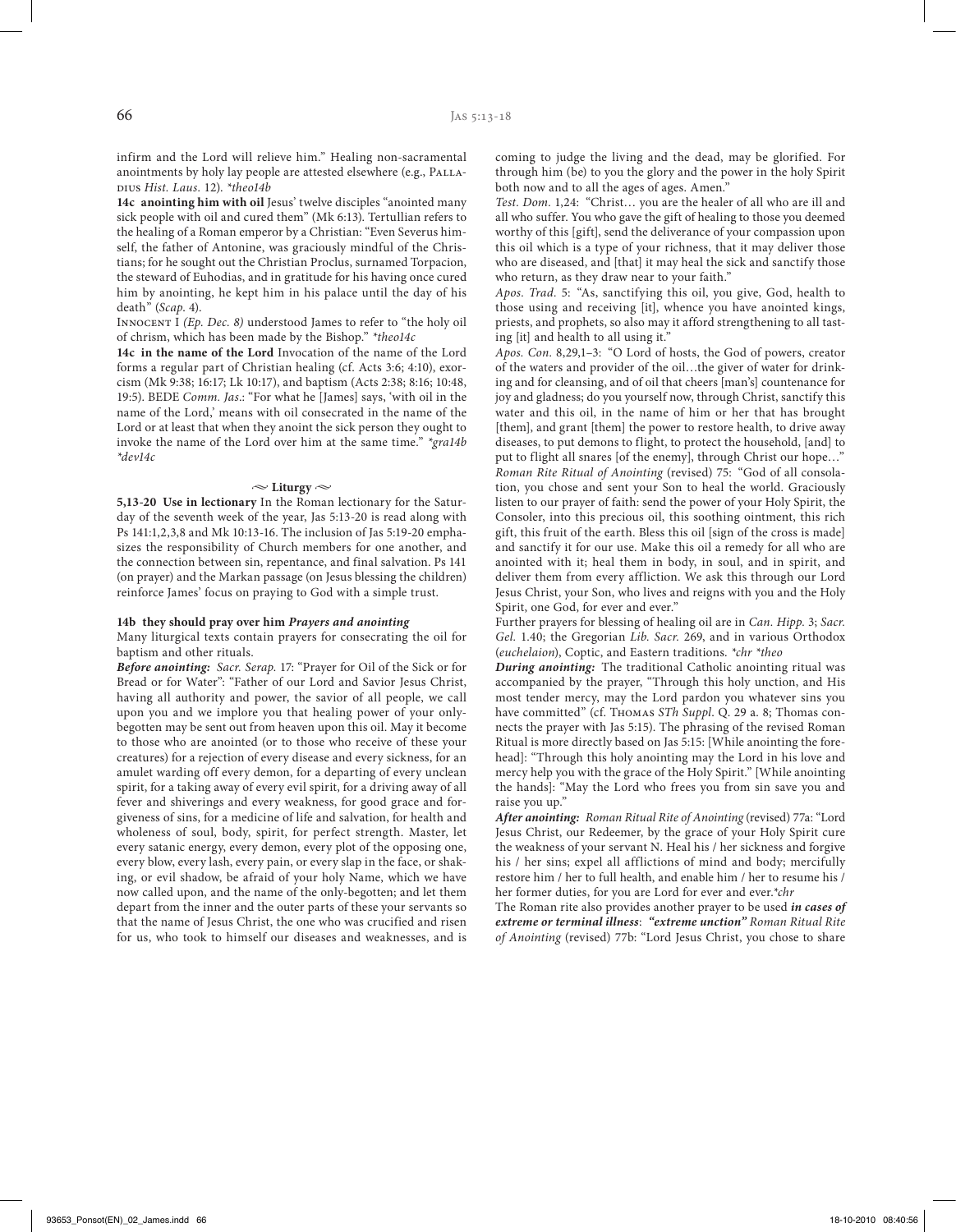our human nature, to redeem all people, and to heal the sick. Look with compassion upon your servant N., whom we have anointed in your name with this holy oil for the healing of his / her body and spirit. Support him / her with your power, comfort him / her with your protection, and give him / her the strength to fight against evil. Since you have given him / her a share in your own passion, help him / her to find hope in suffering, for you are Lord for ever and ever."

# **14c anointing him with oil**

*Method of anointing* By medieval times, the sick were typically anointed five times, one for each of the senses (cf. Thomas *STh Suppl*. Q. 32 a. 6; Council of Florence; DS 1324). In the revised Roman ritual, the sick person is anointed on the forehead and hands; the Eastern rite still includes anointing on other parts of the body.

*Anointing with oil and other Christian rituals* Anointing with oil plays an essential role in several Christian rituals. It forms part of the pre-baptismal ritual (*Apos. Con*. 7.22; Cyril of Jerusalem *Myst.* 2.3; *Acts Thom*. 120–21; *Ps.Clem. Rec*. 3.67); anointing with scented oil (chrism) became a post-baptismal ritual (*Apos. Con.* 7.22; Cyril of Jerusalem *Myst.* 3.1; Tertullian *Bapt*. 7; *Gos. Phil*. 74–75; *CCC* 1241); it also became part of the ritual for confirmation and holy orders (*CCC* 1294). The close connection between anointing for healing of the sick and the healing power of other rituals is shown in Ignatius of Antioch's characterization of the "breaking of the bread" as a "medicine that brings immortality" (*Eph*. 20.2). *\*chr*

#### $\sim$  Theology  $\sim$

**14f.** *Sacramentology***:** *Promulgation of the anointing of the sick.* Erasmus (1516) questioned whether the passage supported the sacraments of penance and extreme unction (*Annot. Ep. Jac*. 1038) and Cajetan (1529) denied that Jas 5:14 supported extreme unction (*Ep. Pauli et al. Ap*.) *\*chr*. Roman Catholic doctrine, however, understands Jas 5:14–15 as the "promulgation" by the apostle James of the sacrament of the Anointing of the Sick (previously known as "Extreme Unction"). *CCC* 1510: "Tradition has recognized in this rite (i.e., Jas 5:14–15) one of the seven sacraments." (cf. 1499–1532). Council of Trent (*DS* 1695 and 1716): "This sacred unction for the sick, however, was instituted by Christ our Lord as truly and properly a sacrament of the New Testament, alluded to by Mark [6:13], indeed, but recommended to the faithful and promulgated by James the apostle and brother of the Lord." [Quotation of Jas 5:14–15].

**14.15b Is any among you sick? the Lord will raise him up** *Sacramentology: essence of the sacrament: anointing of the sick or extreme unction?* By the Middle Ages, there was at times a tendency in the Roman Catholic Church to understand this passage as referring exclusively to those who were dying; the sacrament based on this passage in James was thus known as "Extreme Unction" (e.g., Thomas *STh Suppl*. Q. 32 a. 2). Luther (*Bab.Capt*.) and Calvin (*Inst*. 4,19,21), in rejecting this interpretation, insisted that James refers to general sickness.

The Second Vatican Council recalled the broad scope of the sacrament, avoiding the name "Extreme Unction" in favour of the more traditional "Anointing of the Sick," although the recipient is still anyone who "begins to be in danger of death from sickness or old age." "'Extreme unction,' which may also and more fittingly be called 'anointing of the sick,' is not a sacrament for those only who are at the point of death. Hence, as soon as any one of the faithful begins to be in danger of death from sickness or old age, the fitting time for him to receive this sacrament has certainly already arrived" (*SC* 73). *\*lit*

**14b Presbyters** *Sacramentology: ministers* Thomas recognizes lay healings *\*chr*, but holds that they are not sacramental, attributing them to the "grace of healing" as found in 1Cor 12:9 (*STh Suppl*. Q. 31 a. 1). Luther (*Bab. Capt*.) held that James' presbyters (*presbuteroi*) were not necessarily priests or ministers: "We may suspect that the apostle desired the older, graver men in the church to visit the sick"; Calvin rejects the contemporary Roman Catholic belief that the presbyters are priests (*Inst*. 4,19,21). However, the Council of Trent (*DS* 1697) stated that: "the proper ministers of this sacrament are the presbyters of the Church, under which name in that place are to be understood not the elders by age or the foremost in rank among the people, but either bishops or priests duly ordained" (cf. *CCC* 1516).

**14bc pray over him, […] in the name of the Lord** *Sacramentology: form of the sacrament.* The traditional prayer accompanying the Extreme Unction focused on spiritual healing: "Through this holy unction, and His most tender mercy, may the Lord pardon you whatever sins you have committed" (cf. Thomas *STh Suppl.* Q. 29 a. 8). Thomas calls this prayer the "form" of the sacrament, and relates it to Jas 5:15. *\*chr*

**14c anointing him with oil** *Sacramentology***:** *Natural elements combined with supernatural healing.* The *Catechism* links Jesus' use of "signs of healing" (use of saliva and touch) with the physical aspect of the sacraments: "And so in the sacraments Christ continues to 'touch' us in order to heal us" (*CCC* 1504).

**14c anointing him with oil** *Sacramentology: matter of the anoint*ing of the sick. CALVIN argues that James refers to ordinary, not consecrated, oil (*Inst*. 4.19.21). The Council of Trent on Jas 5,14–15 on the other hand says: "the oil very appropriately represents the grace of the Holy Spirit, with which the soul of the sick person is visibly anointed" (*DS* 1695). *\*chr*

#### $\sim$  Islam  $\sim$

**14c.15 anointing … save** The tradition of the olive tree in Paradise appears also in Muslim tradition: "Allah is the Light of the heavens and the earth. The parable of his light is as if there were a niche and within it a lamp; the lamp enclosed in glass: the glass as it were a brilliant star: lit from a blessed tree, an olive, neither of the East nor of the West, whose oil is well-nigh luminous, though fires scarce touch it: light upon light! (*Qur'an sur*. 24,35). *\*ptes*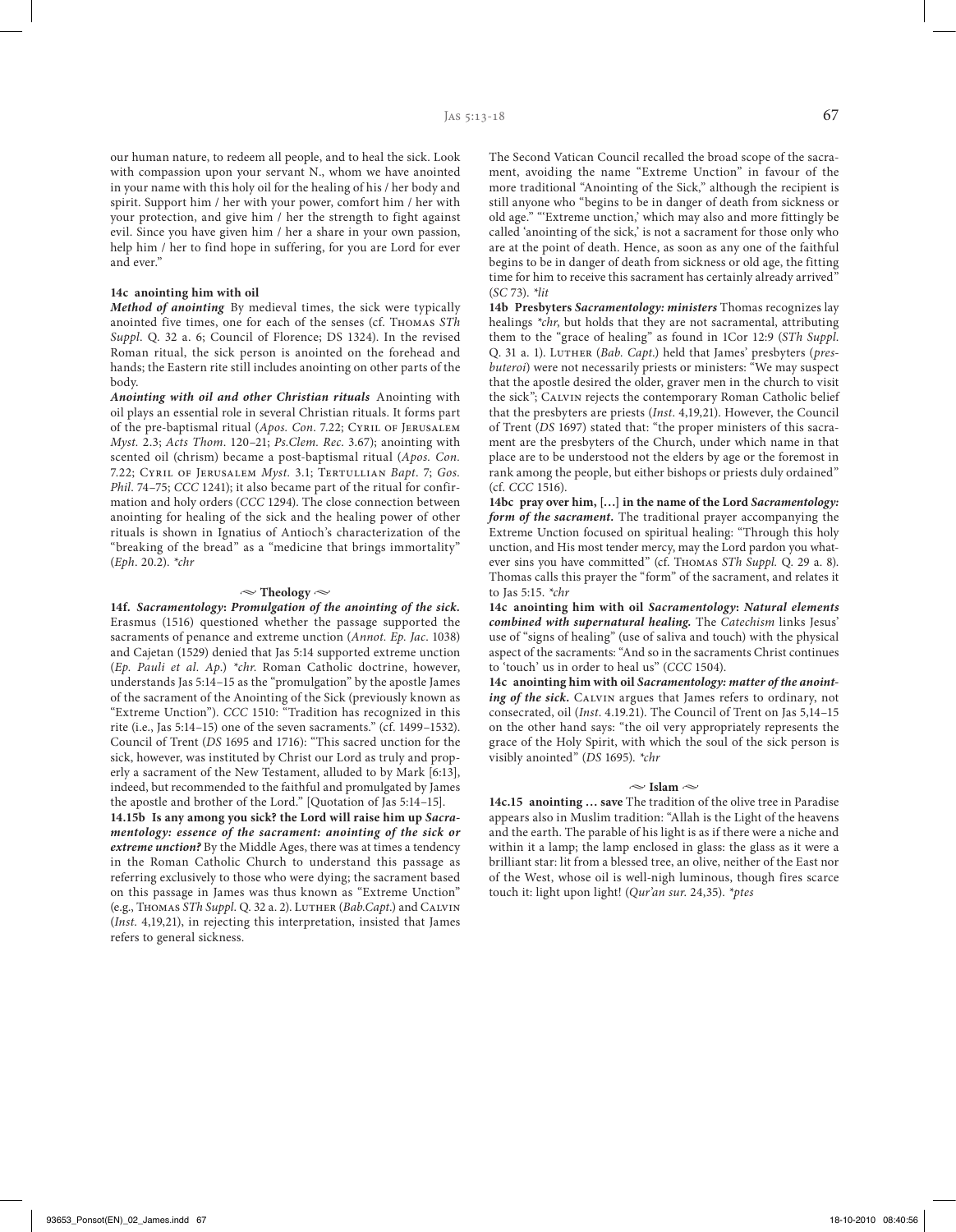## $\sim$  Text  $\sim$

**16 Confess** Nes (a *BAC*) retains *oun* (then) after "confess". **16** "transgressions" Thus TR: (*ta paraptomata*). Nes (a *BA*) has "sins" (*tas amartias*).

**17 in his prayer** S does not have "in his prayer"

#### **• Vocabulary •**

**15b raise:** The verb *egeirô* has two possible meanings: it may refer, as in the direct meaning of this passage, to raising up a person physically (e.g. Acts 3:7); it is also used for raising from the dead (e.g., Mt 10:8), especially in reference to Jesus' resurrection (Mt 16:21; Acts 3:15; Rom 6:4). James seems to imply an intimate connection between the two: perhaps the physical raising is a sign or foreshadowing of the eschatological raising, or perhaps the physical raising already participates in the eschatological raising in a proleptic manner. *\*chr \*lit \*theo*

## $\approx$  Grammar  $\approx$

**17 in his prayer he prayed:** *Semitism* The Greek *proseuchêi prosêuxato* imitates the Semitic infinitive absolute construction one indication (along with, e.g., the frequent use of *kai*) of the Semitic background of the letter.

# **• Literary Devices •**

**15a save** *Syllepsis***:** The verb *sôi zô* has two possible meanings: it can refer both to physical healing (e.g., Mk 5:23.28; Jn 11:12), and to final, eschatological salvation. Since every other occurrence of the word in the epistle refers to eschatological salvation (1:21; 2:14; 4:12; 5:20), James no doubt meant to play on both senses: physical healing and eternal salvation are closely linked together in this text. *\*ptes \*chr \*theo*

## **Context**

# $\sim$  Biblical Intertextuality  $\sim$

**15f.** *Association of sin and illness* Ps 38:3-8; 41:4. Disease is understood as a punishment for breaking God's law in some portions of the Bible: Ex 15:26; Deut 7:15; 28:15–22; this causal connection between illness and sin is challenged in the Book of Job (Job 4:7-9; 7:20; 9:22-23). \**jew \*chr*

# **15f.** *Association of healing and forgiveness of sin*

*OT* Ps 103:3: "He forgives all your offences, cures all your diseases." "The man of the Old Testament lives his sickness in the presence of God. It is before God that he laments his illness, and it is of God, Master of life and death, that he implores healing (cf. Ps 6:3; Ps 38; Isa 38). Illness becomes a way to conversion (cf. Pss 38:5; 39:9,12); God's forgiveness initiates the healing (cf. Pss 32:5; 107:17-20). It is the experience of Israel that illness is mysteriously linked to sin and evil, and that faithfulness to God according to his law restores life: 'For I am the Lord, your healer' (Ex 15:26). The prophet intuits that suffering can also have a redemptive meaning for the sins of others (cf. Isa 53:11). Finally Isaiah announces that God will usher in a time for Zion when he will pardon every offence and heal every illness (Isa 33:24)" (*CCC* 1502).

*NT* Jesus himself presumes the connection between disability and sin in his healing of the paralytic (Mt 9:1-8//), as does Paul (1Cor 11:30). In two further passages, however, Jesus denies a causal relation: those who suffer oppression or accident are no worse sinners than those who do not (Lk 13:1–5; Jn 9:3). Jesus' own healing is holistic. His healing of the paralytic is associated with forgiveness of sin in Mt 9:1-8// (cf. Mk 2:17: "It is not the healthy who need **<sup>15</sup>** And the prayer of faith will save **<sup>S</sup>***heal* the suffering person,

and the

**<sup>S</sup>***our* Lord will raise him up.

And if he happens to have committed any sins, it

**S V** *they* will be forgiven him.

**<sup>16</sup>** Confess **<sup>V</sup>***your* sins to one another, and pray for one another so that you may be healed.

Powerful indeed is the effective

**<sup>V</sup>***persistent* plea

of a righteous person.

**<sup>17</sup>** Elijah was a human, a mortal man like us, and in his prayer he prayed that it would not rain **S V** *upon the earth*, and it did not rain upon the earth

for three years and six months.

**<sup>18</sup>** And he prayed again, and heaven gave rain, and the earth produced its fruit.

the doctor, but the sick. I came to call not the upright, but sinners." His healings are regularly associated with a call for faith (cf. Mk 2:5; 5:34,36; 9:23), and are understood as signs that the Kingdom of God has come near (cf. Mt 11:5-6). "Moved by so much suffering Christ not only allows himself to be touched by the sick, but he makes their miseries his own: 'He took our infirmities and bore our diseases' (cf. Mt 8:17; Isa 53:4). But he did not heal all the sick. His healings were signs of the coming of the Kingdom of God. They announced a more radical healing: the victory over sin and death through his Passover. On the cross Christ took upon himself the whole weight of evil and took away the 'sin of the world,' (Jn 1:29; cf. Isa 53:4-6) of which illness is only a consequence. By his passion and death on the cross Christ has given a new meaning to suffering: it can henceforth configure us to him and unite us with his redemptive Passion (*CCC* 1505)." *\*ptes* (the 3 on 15-16) *\*chr \*theo*

**16a confess sins to one another**: e.g., Lev 5:5 (associated with a cultic offering); Num 5:7; Lev 16:21 (priest confesses sin of people). The Psalmist connects confession of sin and relief from suffering: "I said not a word, but my bones wasted away…I made my sin known to you…and you for your part, took away my guilt" (Ps 32:3–5). *\* ptes16a \*chr16 \*theo16a*

# $\sim$  Peritestamental Literature & Jewish Tradition  $\sim$

**15f.** *Association of sin and illness*: *Test. Rub.* 1,7; *Test. Sim*. 2,12-13; *Test. Zeb*. 5,4; *Test. Gad* 5,9-11.

**15f.** *Association of physical healing and forgiveness of sin***:** *b. Ned*. 41a: "R. Alexander said in the name of R. Hiyya b. Abba: 'A sick man does not recover from his sickness until all his sins are forgiven him, as it is written, 'Who forgives all your iniquity, who heals all your diseases''" (Ps 103:3) *\*bib \*chr \*lit \*theo*

**16a confess [your] sins to one another** "And the Levites shall recite the sins of the children of Israel…And all those who enter the